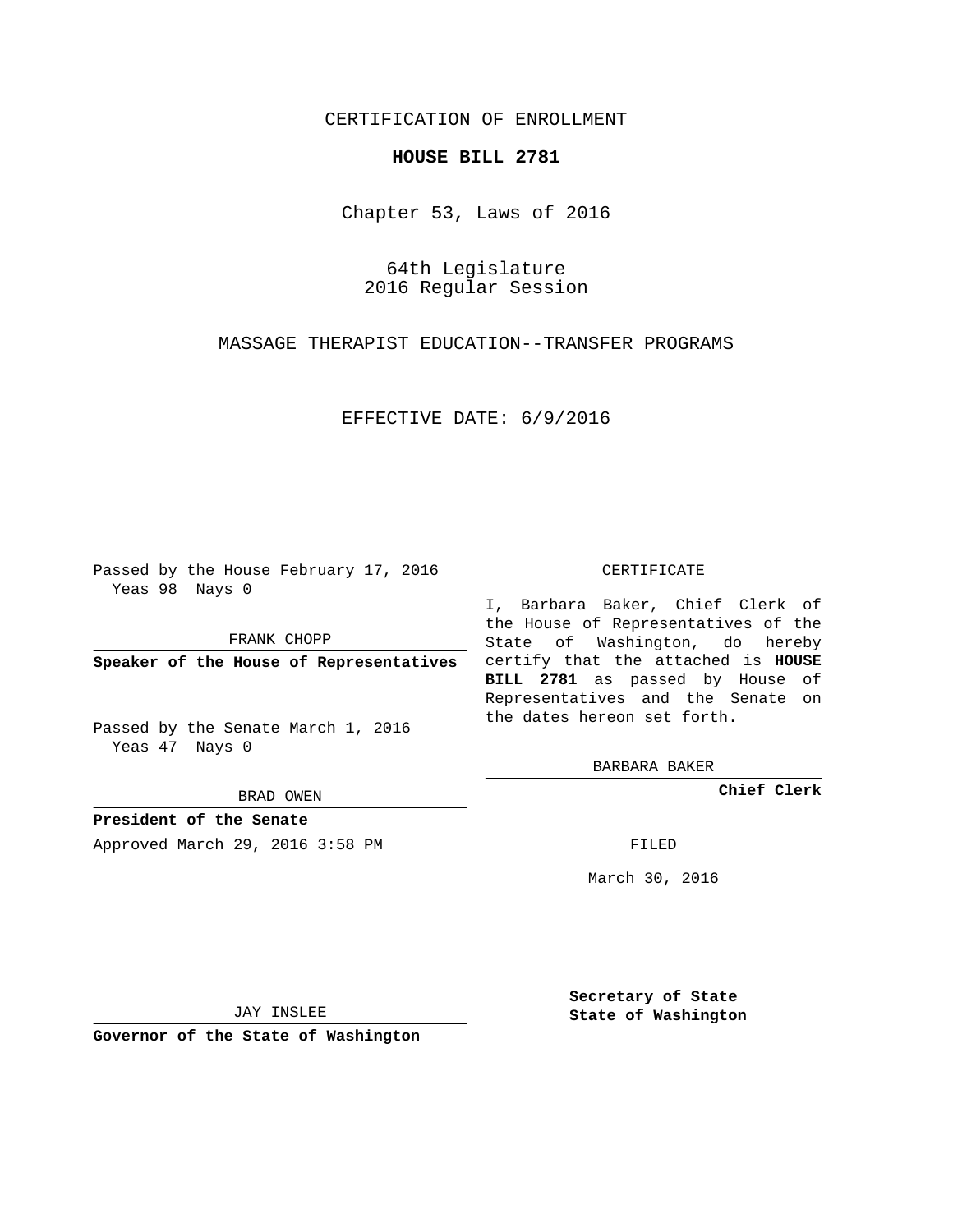## **HOUSE BILL 2781**

Passed Legislature - 2016 Regular Session

**State of Washington 64th Legislature 2016 Regular Session**

**By** Representatives Harris, Cody, Senn, and Moeller

Read first time 01/20/16. Referred to Committee on Health Care & Wellness.

1 AN ACT Relating to the board of massage; amending RCW 18.108.025, 2 18.108.070, and 18.108.073; and adding a new section to chapter 3 18.108 RCW.

4 BE IT ENACTED BY THE LEGISLATURE OF THE STATE OF WASHINGTON:

5 NEW SECTION. **Sec. 1.** A new section is added to chapter 18.108 6 RCW to read as follows:

 In order to recognize prior education that is applicable to licensure as a massage therapist or massage practitioner while protecting the public, the board shall adopt rules to allow massage programs that are approved by the board to establish transfer programs that accept an individual's credits or clock hours from schools that have not been approved by the board. "Prior education" must be defined to include but not be limited to, credits or clock hours from schools, colleges, and universities that are:

15 (1) Accredited by a national or regional accreditation 16 organization;

17 (2) Approved by a state authority with responsibility for 18 oversight of vocational programs; or

19 (3) Approved by a state agency that regulates massage programs 20 and is a member of the federation of state massage therapy boards.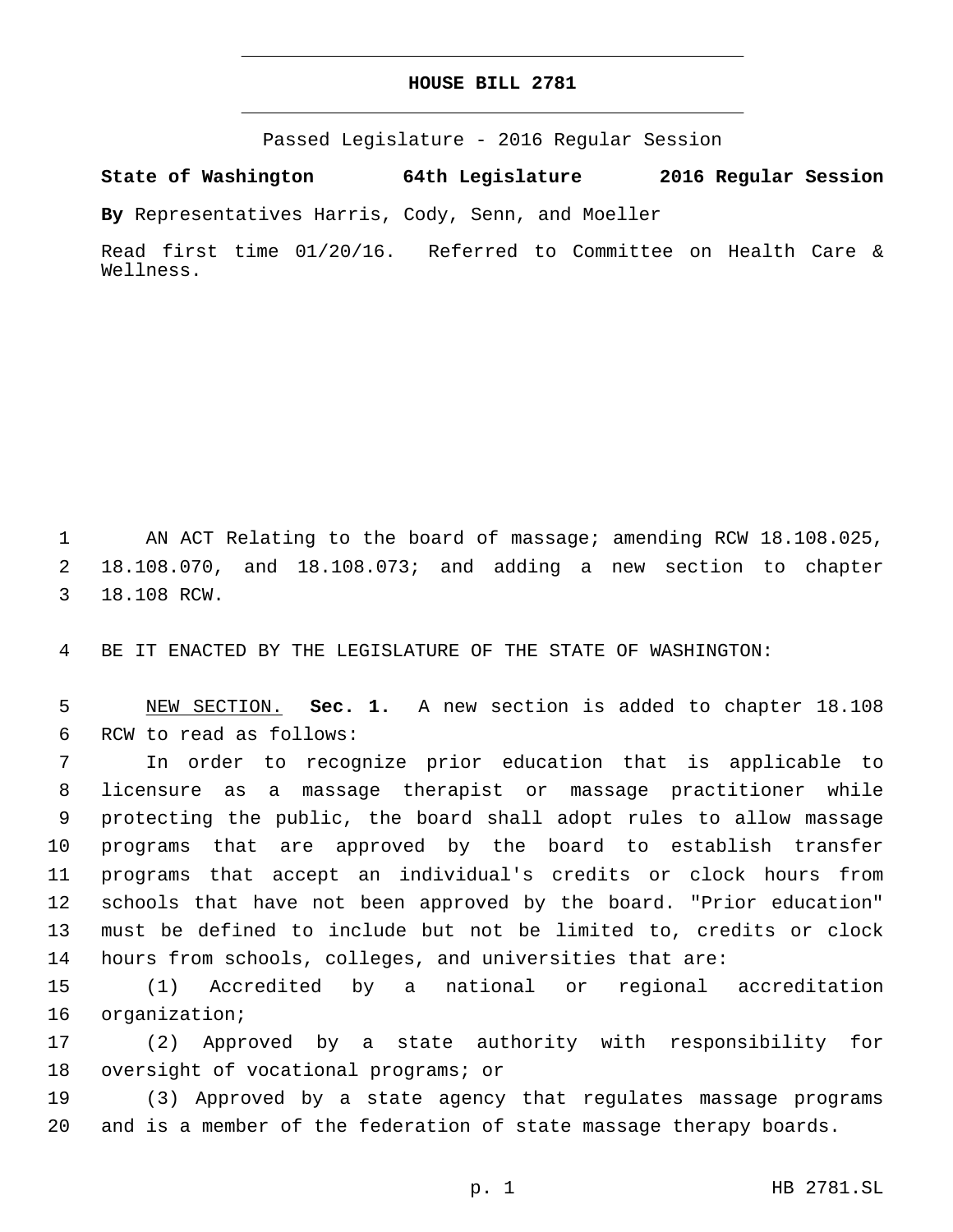**Sec. 2.** RCW 18.108.025 and 2012 c 137 s 4 are each amended to 2 read as follows:

 (1) In addition to any other authority provided by law, the board 4 of massage may:

 (a) Adopt rules in accordance with chapter 34.05 RCW necessary to implement massage practitioner licensure under this chapter, subject 7 to the approval of the secretary;

 (b) Define, evaluate, approve, and designate those massage 9 schools, massage programs, transfer programs, and massage apprenticeship programs including all current and proposed curriculum, faculty, and health, sanitation, and facility standards from which graduation will be accepted as proof of an applicant's eligibility to take the massage licensing examination;

(c) Review approved massage schools and programs periodically;

 (d) Prepare, grade, administer, and supervise the grading and 16 administration of, examinations for applicants for massage licensure;

 (e) Establish and administer requirements for continuing education, which shall be a prerequisite to renewing a massage 19 practitioner license under this chapter; and

 (f) Determine which states have educational and licensing requirements for massage practitioners equivalent to those of this 22 state.

 (2) The board shall establish by rule the standards and procedures for approving courses of study in massage therapy and may contract with individuals or organizations having expertise in the profession or in education to assist in evaluating courses of study. The standards and procedures set shall apply equally to schools and training within the United States of America and those in foreign 29 jurisdictions.

 **Sec. 3.** RCW 18.108.070 and 2012 c 137 s 10 are each amended to 31 read as follows:

 (1) The secretary shall issue a massage practitioner's license to an applicant who demonstrates to the secretary's satisfaction that 34 the following requirements have been met:

 (a) Effective June 1, 1988, successful completion of a course of study in an approved massage program, transfer program, or approved 37 apprenticeship program;

 (b) Successful completion of an examination administered or 39 approved by the board; and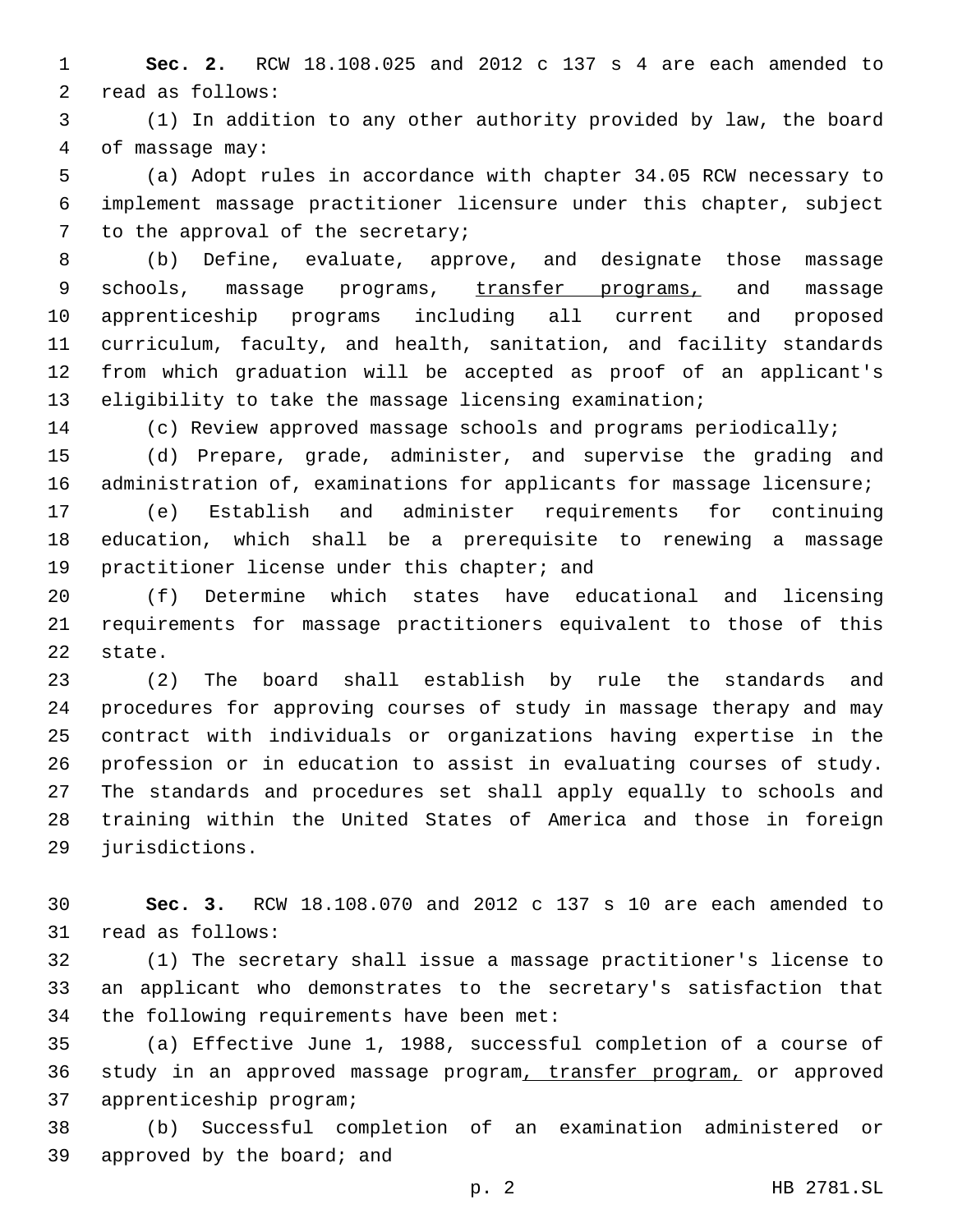(c) Be eighteen years of age or older.1

 (2) Beginning July 1, 2013, the secretary shall issue a reflexologist certification to an applicant who completes an application form that identifies the name and address of the applicant and the certification request, and demonstrates to the secretary's satisfaction that the following requirements have been 7 met:

 (a) Successful completion of a course of study in reflexologist 9 program approved by the secretary;

 (b) Successful completion of an examination administered or 11 approved by the secretary; and

12 (c) Be eighteen years of age or older.

 (3) Applicants for a massage practitioner's license or for certification as a reflexologist shall be subject to the grounds for denial or issuance of a conditional credential under chapter 18.130 16 RCW.

 (4) The secretary may require any information and documentation that reasonably relates to the need to determine whether the massage practitioner or reflexologist applicant meets the criteria for licensure provided for in this chapter and chapter 18.130 RCW. The secretary shall establish by rule what constitutes adequate proof of 22 meeting the criteria.

 **Sec. 4.** RCW 18.108.073 and 2012 c 137 s 11 are each amended to read as follows:24

 (1) Applicants for the massage practitioner license examination must demonstrate to the secretary's satisfaction that the following 27 requirements have been met:

 (a)(i) Effective June 1, 1988, successful completion of a course 29 of study in an approved massage program or transfer program; or

 (ii) Effective June 1, 1988, successful completion of an apprenticeship program established by the board; and

32 (b) Be eighteen years of age or older.

 (2) The board or its designee shall examine each massage practitioner applicant in a written examination determined most effective on subjects appropriate to the massage scope of practice. The subjects may include anatomy, kinesiology, physiology, pathology, principles of human behavior, massage theory and practice, hydrotherapy, hygiene, first aid, Washington law pertaining to the practice of massage, and such other subjects as the board may deem

p. 3 HB 2781.SL